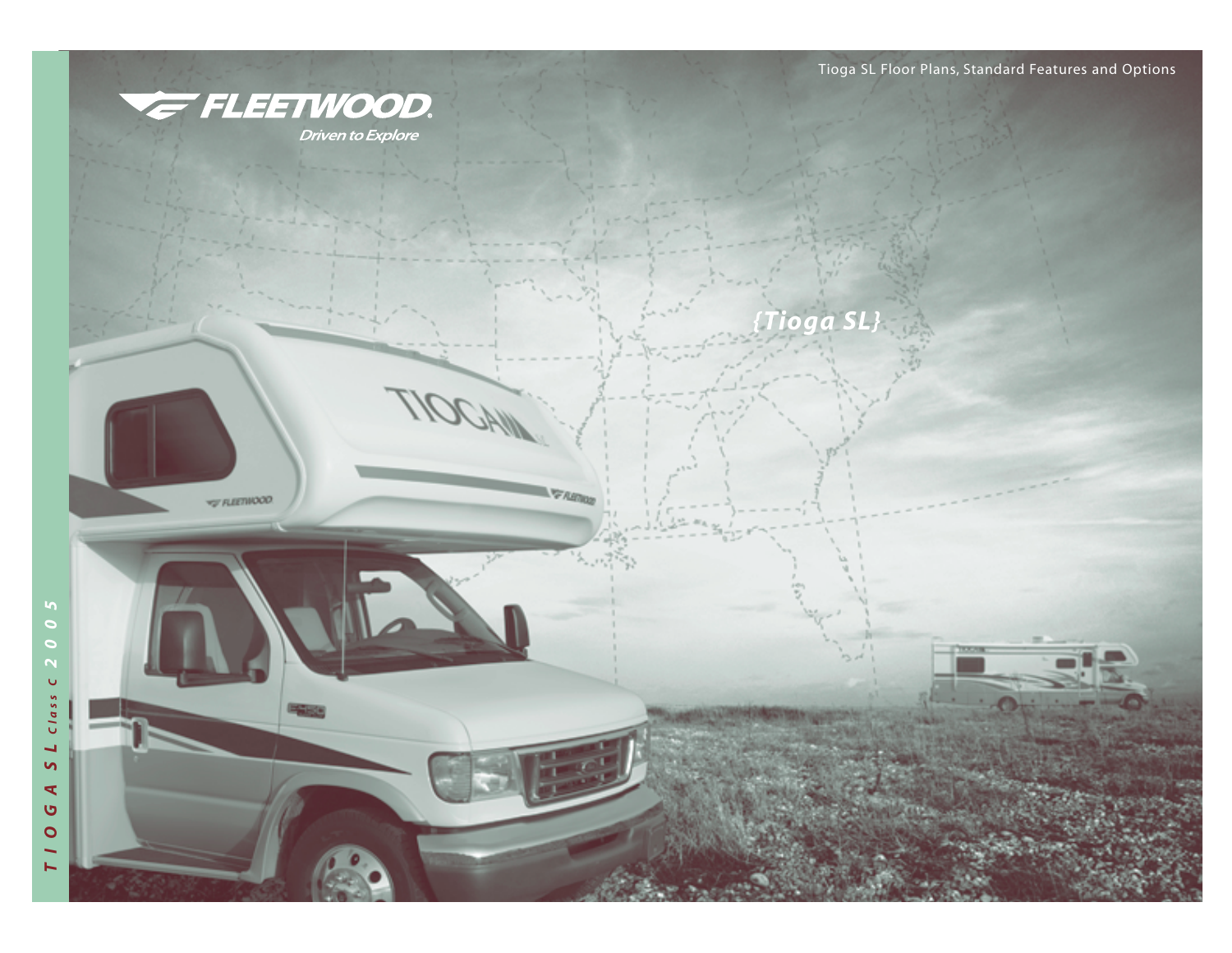## Tioga SL

# Floor Plans



Single Slide-Out Sleeps 5



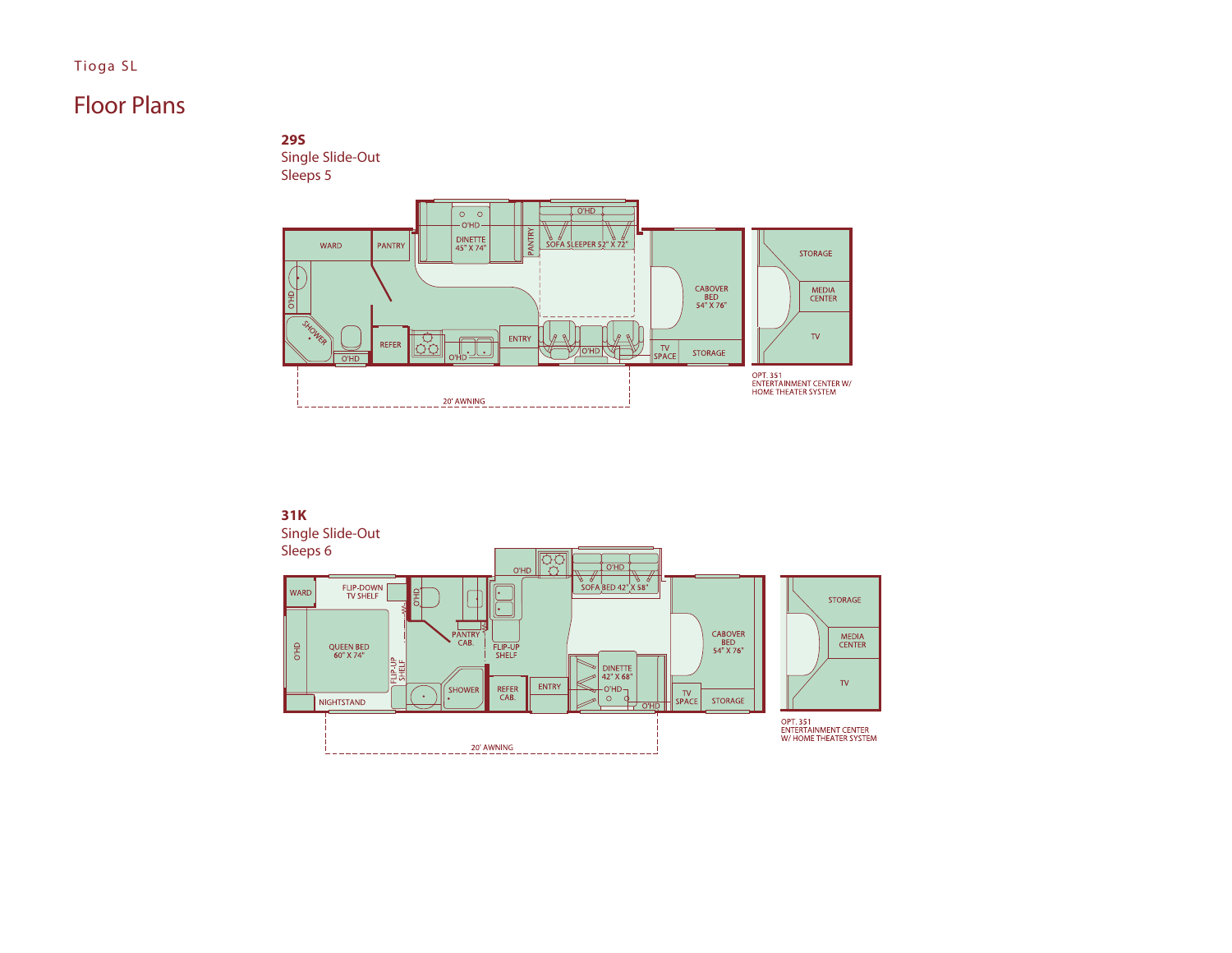

## **31W**

Single Slide-Out Sleeps 5



Seatbelt configuration may vary depending on options chosen. Sleeping capacity based on standard layout. Optional furniture may increase or decrease sleeping capacity.



## Setting the Standard in Motor Home Quality.

Fleetwood® prototypes are exposed to thousands of miles of durability testing. Those components that don't survive are redesigned until they do. This sets our standard in safety and durability.

**<sup>1</sup> Fleetwood's Tuff-Ply roofing technology is one of the most durable roofing materials on the market and also resists radiation by reflecting sunlight (reduces chalking).** White roof material minimizes heat build-up, keeping the temperature cool and comfortable.

**2 Reliable TuffPEX® plumbing runs throughout each vehicle creating a durable seal on all internal tubing. TuffPEX® assures water flow and functions in the coldest of temperatures.** The TuffPEX® system is an industry leader in quality plumbing.

**3 For each outer wall, Fleetwood uses one seamless, solid piece of its exclusive Tuff-Coat® fiberglass composite. It resists UV rays, cracks and impacts.**Our products look newer longer and that's a big plus at resale time.

**4 To assure a strong, weather-resistant structure, Fleetwood Vacu-bonds® all sidewalls, floors and ceilings to a durable aluminum or steel frame.** The Vacu-bond® process is unmatched by many competitors.

**5 High Density block foam insulation is precisely cut to fit between framing members.** This insures maximum insulation throughout the vehicle.

**6 Aluminum constructed floor support trusses are laminated with a moisture resistant and easy to clean fiberglass skin.** This helps to further insulate and provides sound reduction.

*Drawings are for illustrative purpose only to highlight aspects of motor home construction. Actual motor home design depends on model and is subject to change.*

## **30U**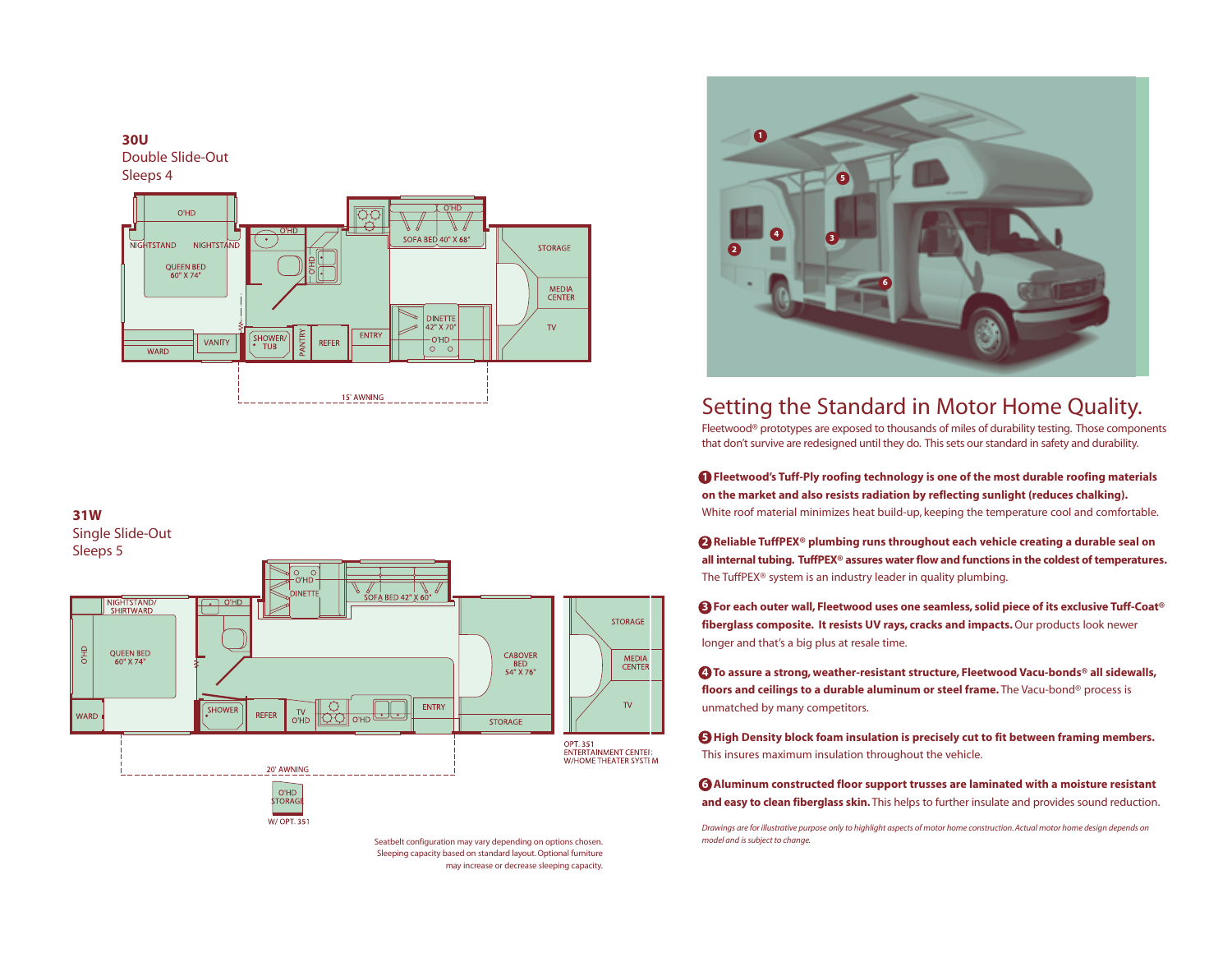# Standard Features

- **THROUGHOUT**
- **Quality Constructed Furniture**
- **by Flexsteel®\* • Deluxe Ball Bearing Full-Extension**
- **Drawer Guides\***
- Deluxe Interior Decor Options • Carpet w/Pad & Vinyl Flooring in
- Galley & Lavy • Lap Belts at Selected Living Area
- Seating Positions
- Mortise & Tenon Doors w/Hardwood Frames
- 6 Gallon Water Heater,Electronic Ignition,LP Gas
- Large Entry Assist Handle
- 
- **DRIVER CONVENIENCE • In Dash AM/FM Radio w/CD**
- **and Cassette Player\* • Driver/Passenger Ultraleather**
- **Flexsteel® Adjustable/Reclining Bucket Seats w/Armrest\***
- **3-Point Seat Belts: Driver and Passenger Bucket Seats\***
- **LIVING ROOM**
- **Sofa w/Armrests & Snack Tray/Convertible for Sleeping\***
- **Day/Night Pleated Shades\* • Large Viewing Window**
- **at Dinette\***

## **GALLEY**

- **Drawer Boxes w/Real Wood Construction\***
- **Kitchen Convenience Package: Spice Rack, Knife Holder, Paper Towel Holder, Sink Cover/Cutting Board, Silverware Drawer\***

## **BEDROOM**

- **Night Pleated Shades\***
- **Innerspring Mattress\*** • Queen Bed (N/A 29S)

### **BATHROOM**

- **Skylight/Roof Vent w/12V Fan\* • Bath Door w/Residential Passage**
- **Lock and Towel Bars\***
- Molded ABS Shower Surround/Pan

## Fleetwood Exclusives

- *Vacu-Bond® Walls w/Smooth High-Gloss Exterior Tuff-Coat® Fiberglass\**
- *Vacu-bond® Floor\* • Tuff-Ply UV-Resistant Heat/Cold Insulated Roofing Technology\**

**\* Denotes Fleetwood's Key Features**

• Monitor Panel:Auxiliary & Chassis **Battery Condition Check, Holding** Tank Levels,Fresh Water Tank Level, LP Gas Tank Level,All Level Readings in **<sup>1</sup> ⁄4** Increments,Direct Spark Ignition • Water Pump Controller,On/Off Water Heater Switch w/Lighted Indicator,Water Pump Switch w/On Indicator Light, Battery Disconnect Switch,Generator Start/Stop Switch & Hour Meter • 15,000 BTU/Ducted Air Conditioner • Smoke Detector/Alarm

• 30,000 BTU Furnace,Auto-Ignition, Ducted,Wall Mtd.Thermostat

• 12V Water Pump, Demand Operation

### **• Custom Dash Appliques\***

• 54" X 76" Cabover Bed w/ Patented Slider Bunk Operation, Privacy Curtain, Roof Vent, Ladder & Sliding Side Windows • Driver/Passenger Airbag Supplemental Restraint System

## **• Dinette,Convertible for**

**Sleeping (N/A 31W)\*** • Telephone/Modem Jack w/Exterior Jack Input • Ceiling Lights w/Wall Switches

### **• Water Filtration System\***

**• Microwave/Convection Oven\***  • Dometic® 8 cu. ft. Refrigerator/Freezer • 3-Burner Range w/High-Output/ Piezo Ignitor & Oven

### • TV Shelf w/12V & Cable Jacks, AC Receptacle • Roof Vent

• Shower Head w/Flexible Hose Extension • Large Sink w/Dual Control Faucet • Wall Mounted Mirror

Interior Exterior

• Auxiliary Battery, Disconnect Switch

• Water Heater Bypass Valve–Fresh Water System Winterization Switches at Galley,Lavy & Optional

on Monitor Panel

Exterior Wash Unit • AC/DC Load Center w/12V Converter/Battery Charger • LPG Detector/Alarm

• CO Detector/Alarm • 10 ABC Fire Extinguisher

• Coach Support Systems • Power Windows & Door Locks

• 4 Speakers, (2 in Cab Doors, 2 Ceiling Mounted)

• 2 Cup-Holders in Dinette • Swivel Base Lounge Chair w/Dual Lock Position • 20" Color TV w/Remote & DVD/VCR Player

*• Complete TuffPEX® Plumbing*

• Medicine Cabinet w/ Wood

• Decorative Wall Border • Soap Dispenser

• Marine Style Toilet w/Tissue

*System\**

Construction

Roll Holder

**THROUGHOUT • Laminated Aluminum Basement Truss System\* • Outstanding Exterior** 

## **Graphics and Styling\* • Patio Awning\***

## **AUTOMOTIVE • Ford® E450 Chassis, 6.8L Triton™**

- **V10 w/305 hp, Dual Airbags, 4W Anti-Lock Brakes, Automatic 5- Speed Transmission w/Overdrive\* • Rear Fuel Fill\* • Alcoa Aluminum Wheels\***
- **Full Size Spare Tire w/ Carrier\*** • Dual 6V Deep Cycle
- Auxiliary Batteries

### **SAFETY/CONVENIENCE**

**• High Mounted Large Taillights\* • Radius Tinted Windows\* • Power Entry Step\* • Breakaway Side Mirrors w/Power Adjust & Heat Control\*** • Rear Ladder

## **STORAGE**

**• Painted Aluminum Skin Luggage Doors w/Strut Assist and Paddle Latches\*** 

## **BODY STRUCTURE**

**• One Piece Crowned Roof w/ Tuff-Ply Covering\* • Vacu-bond® Hull Lamination Process\* • Powder Coated Steel Running Boards with Custom Molded Wheel Trims\*** 

# **Options**

- **THROUGHOUT**  • 15,000 BTU A/C with Heat Pump
- LCD Back-up
- Monitor w/Audio

## **• High-Gloss Tuff-Coat® Smooth Fiberglass Exterior\***

• Onan® 4.0kW Microquiet Generator • Large 1" (Inside Diameter) Water Tank Drain

Switch on Dash • Chassis Supplied: Heating & Air Conditioning, Cigarette Lighter/12V Power Supply, Intermittent Windshield Wipers, Power Steering w/Tilt Wheel, Cruise Control, Sunvisors (2), Dome Light, Beverage Cup-Holders, Map Pocket

## • GFI Circuit Protection in Galley,Lavy,

Patio Receptacles • 30-Amp, 30' Long Shore-Line Power Cord, Compartment Storage • Entry Door w/Screen Door & Deadbolt Lock

### **• Stainless Steel Hinges on Exterior Luggage Doors\***

**• EZ Store Slide-Out Storage\* (Select Models)**

### **• One-Piece Molded Fiberglass Front-End Cap\***

• Molded Rear Wall/Ceiling Transition Trim • Side-Walls Framed w/1**<sup>1</sup> ⁄2**" Aluminum Tubing

## **LIVING ROOM**

• Cab-Over Entertainment System: 27" TV, Hi-Fi VCR and DVD Player w/ Home Theater Sound & Media Storage Center

• Auxiliary Emergency Start Assist

• Molded Rear Wheel Trim Flares

• Exterior Entertainment Center w/AM/FM/CD Player and Auxiliary Speaker, Coax Cable & 12V/110 Receptacles

• Sewer Hose Compartment Located Near Holding Tank Dump Valves • City Water Hook-Up • EZ Glide® Slide-Out System

> • Stainless Steel Wheel Liners • 7-Pin Hitch Plug†

† The chassis manufacturer recommends the installation of a supplemental brake control system to activate the brakes on the vehicle or trailer you are towing.

• AC Duplex GFI Receptacle on Patio Side • Amber Porch Light w/Interior Switch

- Molded Cross-Link Polyethylene Battery Compartment Container & Lid Easy Access for Battery Maintenance & Electrical Components Check
- Heated Holding Tanks in Basement Compartments
- Steel Powder-Coated Rear Bumper
- Corrosion Resistant Aluminum Tube Hull Framing
- 
- 

**EXTERIOR**

- 
- Residential Size Double Sink Bowl • Single Lever Control Faucet • Rangehood w/Light & Fan • Flip-Top Extension (Select Models)
	-

## • Decorative Reading Lights • Bedspread w/Pillow Shams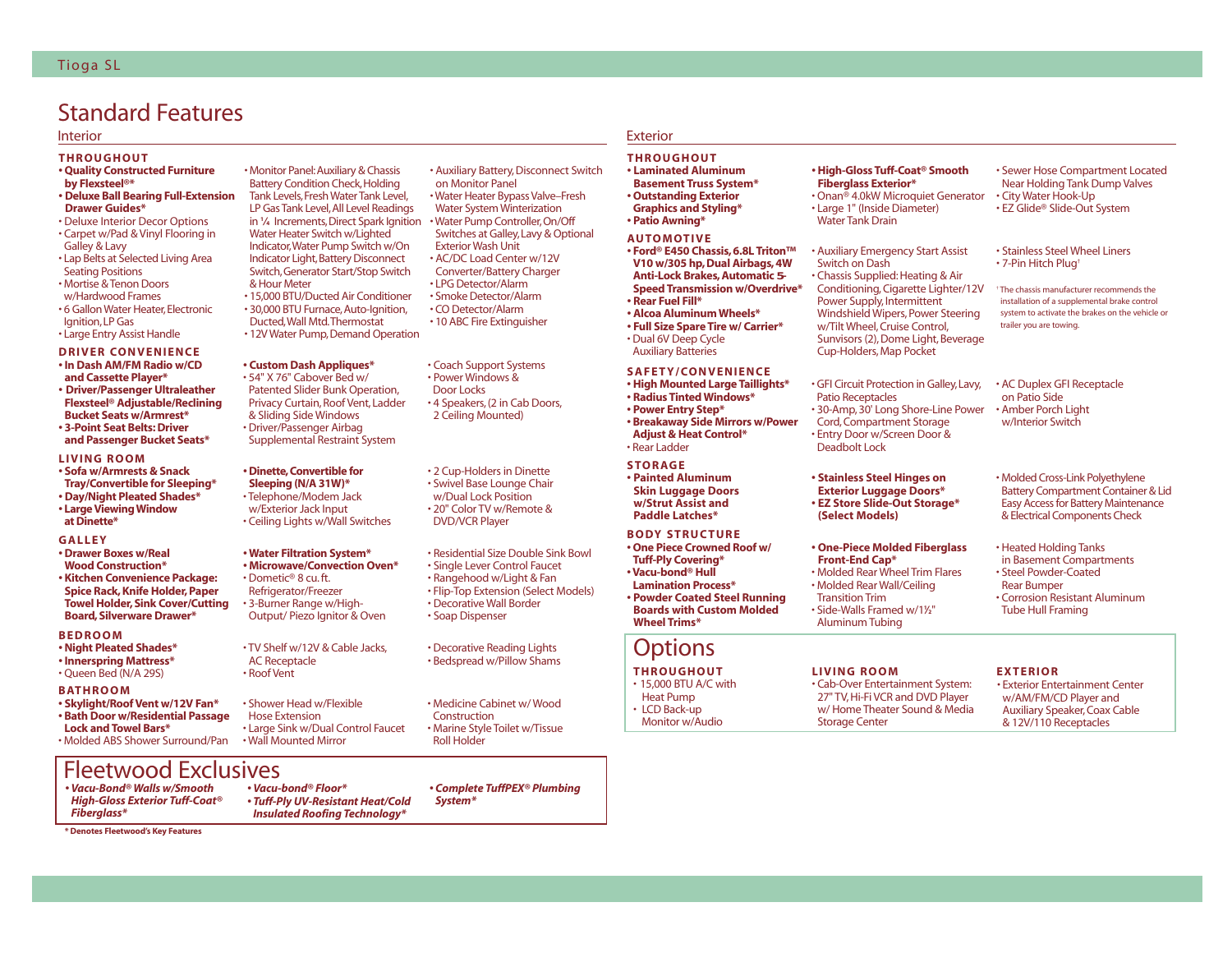# Weights and Measurements

| <b>FORD® CHASSIS</b>                 | <b>29S</b> | 30U    | 31K    | 31W    |
|--------------------------------------|------------|--------|--------|--------|
| <b>Engine Displacement (Liters)</b>  | 6.8        | 6.8    | 6.8    | 6.8    |
| <b>Wheelbase (Inches)</b>            | 198        | 206    | 214    | 214    |
| <b>GVWR</b> (lbs) <sup>1</sup>       | 14,050     | 14,050 | 14,050 | 14,050 |
| <b>Front GAWR (lbs)<sup>2</sup></b>  | 4,600      | 4,600  | 4,600  | 4,600  |
| Rear GAWR (lbs) <sup>2</sup>         | 9,450      | 9,450  | 9,450  | 9,450  |
| <b>Base Weight (lbs)<sup>3</sup></b> | 11,900     | 12,250 | 12,000 | 12,000 |
| $GCWR$ (lbs) <sup>4</sup>            | 17,550     | 17,550 | 17,550 | 17,550 |
| <b>Hitch Rating Weight (lbs)*</b>    | 3,500      | 3,500  | 3,500  | 3,500  |
| <b>Tongue Weight (lbs)*</b>          | 350        | 350    | 350    | 350    |
| <b>Fuel Capacity (gal)</b>           | 55         | 55     | 55     | 55     |

### **DIMENSIONS AND CAPACITIES**

| Overall Length <sup>5</sup>                  | 30'1" | 30'6'' | 31'4" | 31'4" |
|----------------------------------------------|-------|--------|-------|-------|
| <b>Overall Height (with A/C)<sup>+</sup></b> | 11'4" | 11'4"  | 11'4" | 11'4" |
| <b>Overall Width (maximum)<sup>6</sup></b>   | 102"  | 102"   | 102"  | 102"  |
| <b>Interior Height (maximum)</b>             | 79"   | 79"    | 79"   | 79"   |
| <b>Interior Width (maximum)</b>              | 96"   | 96"    | 96"   | 96"   |
| <b>Fresh Water Holding Tank (gal)</b>        | 30    | 30     | 30    | 35    |
| <b>Grey Water Holding Tank (gal)</b>         | 37    | 35     | 44    | 35    |
| <b>Black Water Holding Tank (gal)</b>        | 49    | 35     | 30    | 35    |
| Appliance LPG Tank (gal) (WC) <sup>7</sup>   | 14    | 14     | 14    | 14    |
| <b>Water Heater Tank (gal)</b>               | 6     | 6      | 6     | 6     |

**Liquid Weight Reference:** Water (gal) = (8.3 lbs/3.8 kgs) Fuel (gal) = (6.1 lbs/2.8 kgs) LPG (gal) = (4.2 lbs/1.9 kgs) **Metric Conversion:** Multiply pounds x 0.453 to obtain kilograms. Multiply gallons x 3.785 to obtain liters.

## **CHASSIS**

**Engine:** 6.8L Triton™ V10 **Alternator Amps:** 130 Amp **Torque:** 420 lb.-ft. @ 3250 RPM **Horsepower:** 305HP

**Model:** Ford® E450 Chassis **Transmission:** 5-Speed Automatic w/Overdrive 5R110W

- 1. GVWR (Gross Vehicle Weight Rating): Means the maximum permissible loaded weight of the motor home.The GVWR is equal to or greater than the sum of the unloaded vehicle weight plus the net carrying capacity.
- 2. GAWR (Gross Axle Weight Rating): Means the maximum permissible loaded weight a specific axle is designed to carry.
- 3. Base Weight: Means the estimated weight of the motor home without fuel, options, water, cargo or passengers.
- 4. GCWR (Gross Combined Weight Rating): Means the value specified by the motor home manufacturer as the maximum allowable loaded weight of this motor home with its towed vehicle.Towing and braking capacities may differ. Refer to Fleetwood and chassis manufacturer manuals for complete information.
- 5. Length taken from front bumper to rear bumper (excludes accessories).
- 6. Excludes safety equipment and awnings.
- 7. Tank Manufacturer's listed water capacity (WC). Actual LPG capacity is 80% of water listing as required by the safety code.
- † Only if standard.
- \* The chassis manufacturer recommends the installation of a supplemental brake control system to activate the brakes on the vehicle or trailer you are towing.

*IMPORTANT — PLEASE READ: Product information, photography and illustrations included in this publication were as accurate as possible at the time of printing. For further product information and changes, please visit our website at www.fleetwoodrv.com or contact your local Fleetwood dealer. Prices, materials, design and specifications are subject to change without notice. All weights, fuel, liquid capacities and dimensions are approximate. Fleetwood has designed its recreational vehicles to provide a variety of uses for its customers. Each vehicle features optimal seating, sleeping, storage and fluid capacities.The user is responsible for selecting the proper combination of loads (i.e. occupants, equipment, fluids, cargo, etc.) to ensure that the vehicle's capacities are not exceeded.*